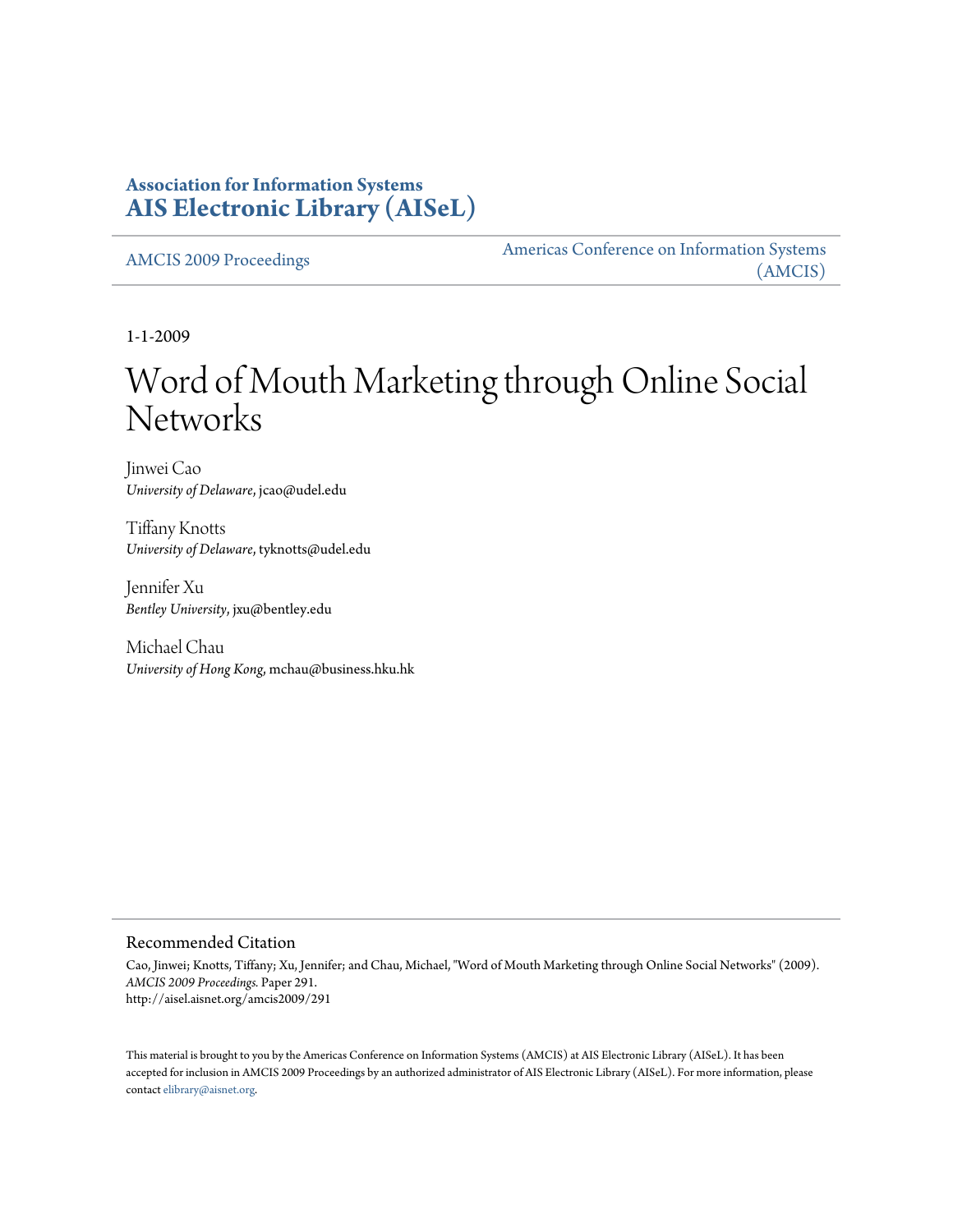## **Word of Mouth Marketing through Online Social Networks**

**Jinwei Cao**  University of Delaware jcao@udel.edu

**Tiffany Knotts**  University of Delaware tyknotts@udel.edu

**Jennifer Xu**  Bentley College jxu@bentley.edu

**Michael Chau**  University of Hong Kong mchau@business.hku.hk

#### **ABSTRACT**

This paper proposes a research agenda for studying factors that may affect marketing effectiveness in the context of online communities. Findings of prior studies are synthesized into a more comprehensive review of the state of the art of research on word of mouth marketing through online social networks. Based on the review, we propose a research model that incorporates both network and individual factors, present the research plan, and discuss the potential implications of the research.

#### **Keywords**

Marketing, Blogs, Online Social Networks.

#### **INTRODUCTION**

Online social networks, which are collections of individuals who share information regarding a common interest in an online setting over the internet (Kumar, Raghavan, Rajagopalan, and Tomkins, 1999), have grown in popularity over the past several years. Chances are that either you or someone you know is an active member of at least one online social network. For example, social network sites such as MySpace.com, Facebook.com and Linkedin.com allow members to edit a profile page within the site, develop a list of other members on the site with whom they share a connection, view the profiles and posts of other members, and send messages to other members (Boyd and Ellison, 2008). Some of the more popular social network sites have become so much a part of today's culture that the names of the sites are interchangeable in conversation as both nouns and verbs, such as saying "I'll 'facebook' you later" to a friend in passing. Web logs, or blogs, which are websites on which dated journal entries are posted and displayed in reverse chronological order, can also help form online social networks through various means, such as subscription, co-membership, comment, and citation (Xu and Chau, 2007). In fact, many social network sites also incorporate a blog function.

An important contribution of online social networks is that they have expanded the definition of community, which was once exclusively based on geographical, political, or religious similarity, to be based on any set similar of interests, including products and brands (Dwyer, 2007). In addition, since online social networks are maintained via the internet, they have an observable network structure (Xu, Xue, Zhang, and Yeo, 2008). In other words, an observer of an online social network would be able to observe to whom each user is directly connected. These features make online social networks a naturally attractive channel for marketing purpose, especially "word of mouth" marketing that utilizes networks of interpersonal communications to promote products (Brooks, 1957). For example, in a network of bloggers, if one blogger posts a blog to promote a product, the good words of the product may be quickly disseminated to other bloggers linked, directly or indirectly, to this specific blogger (Kirkpatrick and Roth, 2005). However to date, most of the research on online social networks has focused on impression management, networks and network structure, the relationship between online and offline connections, and privacy issues (Boyd and Ellison, 2008). So far research about marketing through online social networks is still limited. This paper will review and interpret the findings of previous works and recommend how these findings can be applied to marketing through online social networks.

#### **LITERATURE REVIEW**

#### **Word Of Mouth Marketing**

Word of mouth (WOM) marketing refers to the use of informal communications among networks of consumers to promote products, brands, or services (Brooks, 1957). Social theory proposes that people tend to connect with others who share common interests (Hill, Provost, and Volinsky, 2006). Therefore a customer's decision to purchase a product or service can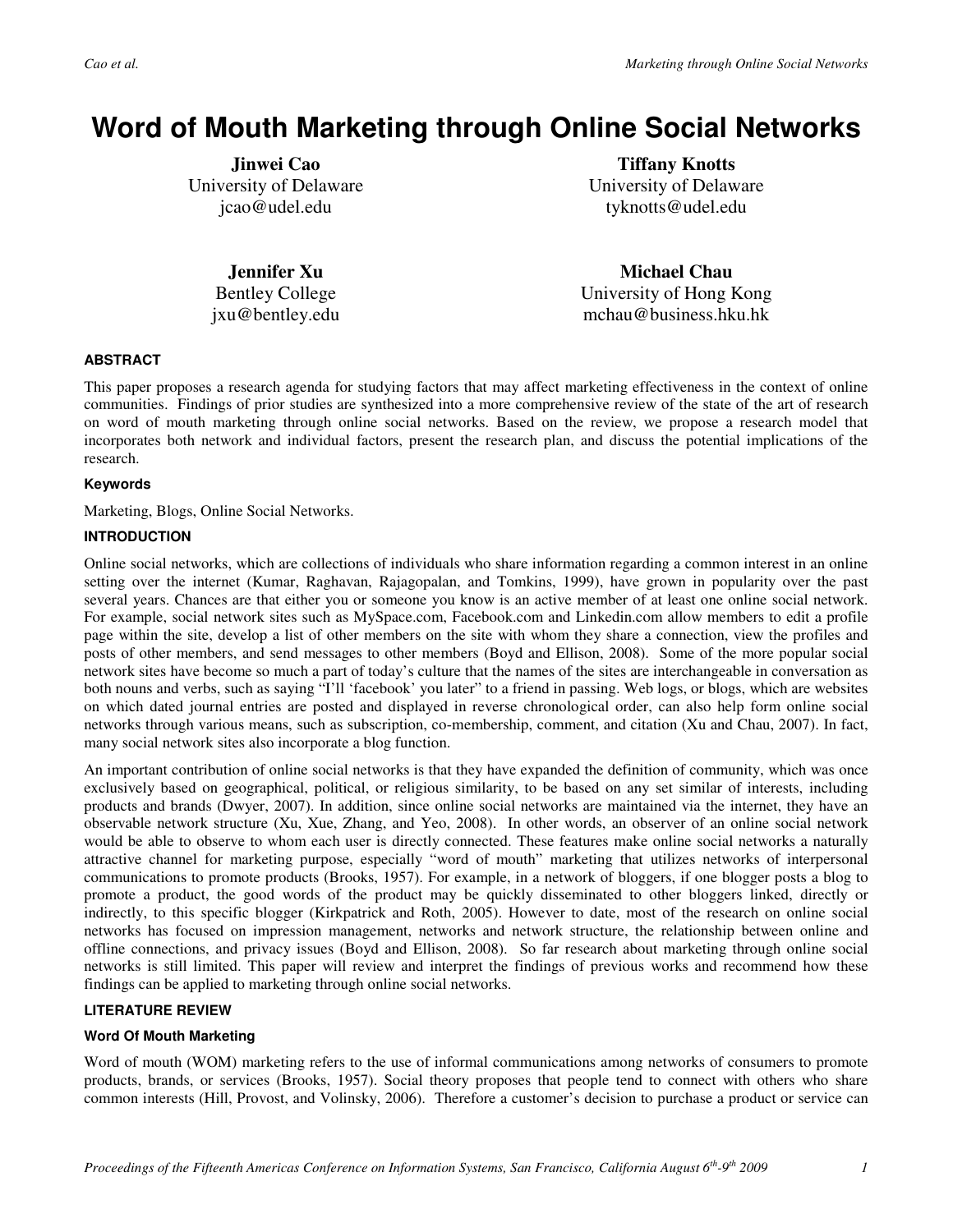be strongly influenced by his or her community or general social network (Yang, Dia, Cheng, and Lin, 2006). WOM messages can reach and potentially influence many receivers, and are usually perceived by consumers to be more reliable and credible than firm-initiated ones, since the senders of WOM are mostly independent of the market (Brown, Broderick, and Lee, 2007).

WOM marketing can be categorized based on the means by which the advertising message is spread (Trusov, Bucklin, and Pauwels, 2006). *Community marketing* focuses on forming communities of people with common interests so that they can share product reviews and experiences. *Referral programs* enable satisfied customers to refer their family and friends. *Viral marketing*, on the other hand, spreads entertaining or informative media by encouraging consumers to forward the message to their friends, and in turn encouraging their friends to continue to forward the message in a chain reaction of consumer awareness. Furthermore, WOM marketing is often also stealth marketing, encouraging customers to feel they just happened to hear about the product or service rather than to feel directly marketed to (Xu et al., 2008). For example, marketers may pay actors to pose as consumers and artificially create momentum for their products and brands. These actors would then casually mention products in online communities in an attempt to generate positive online word of mouth (Porter and Golan, 2006). In this study, we mainly target our research to viral marketing.

#### **Marketing Through Online Social Networks**

Members of online social networks are ideal targets for participation in word of mouth marketing efforts. Their participation in online social networks allows members to be more open to word of mouth marketing messages from their online community, and they naturally want to share information with other members (Dwyer, 2007). More than half of social network site users already tell members of their social network about products they have used (Li, 2007). Online social network members are also more interested in viewing the profile pages of companies (Li, 2007). The opportunity of online social networks is that the reach of groups of consumers who share common interests is no longer limited geographically and that word of mouth messages can be spread quickly by consumers who truly share common interests and preferences. However, although WOM marketing and offline social networks have been extensively studied (Brown et al., 2007), there is little research that studies the phenomenon of WOM marketing through online social networks and the factors affecting the effectiveness of such WOM marketing efforts. Among the limited number of studies along this line of research, we found two general categories of factors. The first category focuses on how the characteristics of the social network of consumers (e.g., network structure) influence consumers; while the other category explains how individual factors impact the communication among consumers and the final adoption of products. We review related research in each category in the following.

#### Network characteristics

One of the most crucial features of online social networks is the availability of visual network structure, or the display of the other members with whom each member is connected (Boyd and Ellison, 2008). As researchers and marketers aim to explain consumer influences, such network structure information can assist marketers in identifying *influencer* members and *connector* members within the community. Influencers are members from whom other members ask for information. Influencer members are often seen as opinion leaders. Thus, other members tend to give the opinions of influencer members more weight than the opinions of non-influencer members. As a result, influencer members may have a greater impact on other members' behavior (Xu et al., 2008). Connectors are the members who are connected with more links to other members, thereby allowing for a larger potential community over which to spread word of mouth messages (Dwyer, 2007).

Most of the existing research studies about marketing through online social networks focus on finding the influencers and connectors based on network characteristics. Network structure characteristics such as centrality, tie strength, tie frequency, and group cohesion have been found to be particularly important (Haythornthwaite, 1996; Lewis, Kaufman, Gonzalez, Wimmer, and Christakis 2008). For example, centrality measures the extent to which a set of actors are organized around a central point and determines the relative importance of a node within the network (Haythornthwaite, 1996). Thus, nodes with high degree centrality are more influential on the overall process of innovation adoption (Goldenberg, Han, Lehmann, and Hong 2009). However, people also found that a member of a social network not only will be influenced by the members to whom he or she is most closely connected, but also will be affected in some way by members who are connected through other members (Hill et al., 2006). Furthermore, Katona, Zubcsek, and Sarvary (2007) found that an individual who is connected to many others has a higher adoption probability and the density of connections in a group of already adopted consumers has a positive effect on the adoption of individuals connected to this group. Based on these findings they developed a method to determine the influential power of every individual in an online social network.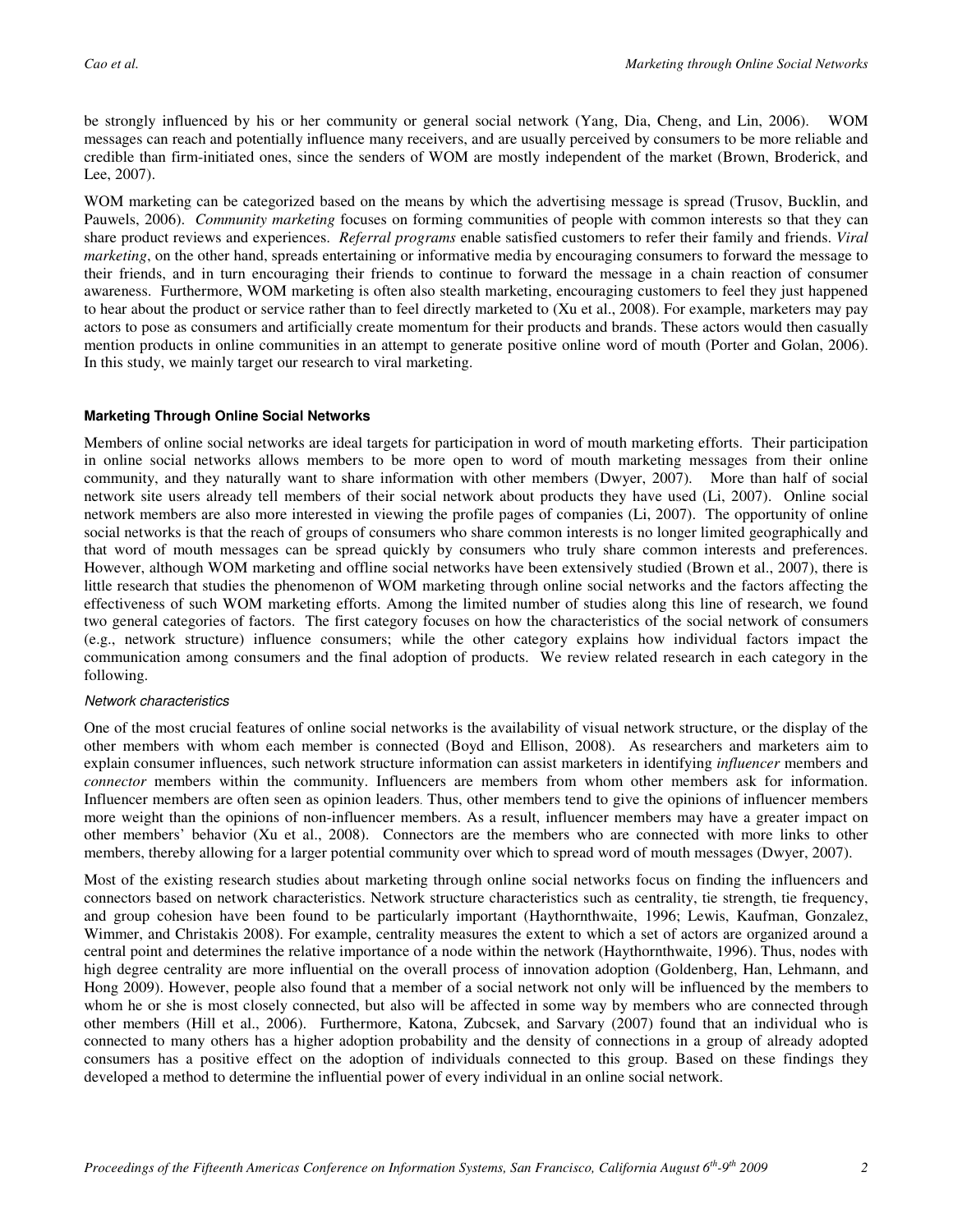In addition, research has found that if a subset of individuals adopts a product they may trigger cascade of adoptions by additional members (Yang et al., 2006; Brown et al., 2007). Subsets in a social network can be identified by tie strength between members and homophily (similarity of members' characteristics). However, homophily in online context is independent of interpersonal factors such as age and socio-economic class which are traditionally associated with homophily, but mainly depends on shared group interests (Brown et al., 2007). Yang et al. (2006) proposed a data mining framework to discover cohesive subgroups (in which actors have relatively strong ties and common interests) from social networks derived from customer interaction data. They then identify potential customers of a product based on the discovered subgroups, and target advertisements to this subset of customers.

Rather than quantifying network influence by just the number of direct or indirect adopters and their connections, recent studies also considered the frequency of contacts (tie frequency) between adopters and potential adopters (Hill et al., 2006; Xu et al., 2008). In addition, Xu et al. (2008) noted that dissatisfied consumers engaged in a greater amount of, and presumably negative, word of mouth than satisfied adopters. At the same time, negative WOM messages have a greater impact on potential consumers than positive word of mouth messages. Additionally, consumers who claimed to be loyal consumers of a product were more likely to talk to others about the products when they were dissatisfied. However, these self-proclaimed loyal consumers were not more likely than other consumers to promote a product when they were satisfied (Hill et al., 2006). As a result, Xu et al. (2008) proposed a frequency rating model that incorporates both the frequency and valence (i.e., positivity of WOM) of interactions among members. They used this model to measure the influence a member receives from friends in an online social network, thereby identifying potential adopters of a product from the network.

#### Individual characteristics

When researchers are investigating how consumers influence each other, network structure itself becomes less important than the impact of characteristics of individual consumers and their communication. For instance, for a marketing message to have positive effect in an online social network, the message sender should be identified as experts on the basis of their knowledge (Brown et al., 2007). To evaluate source credibility, Dwyer (2007) applied an adapted PageRank (APR) metric to identify the information that attracted the most customer attention, as well as members who typically provided that information.

Recipients' product involvement, which is their perceived relevance of the product based on inherent needs, values and interests (Zaichkowsky, 1985), is another factor that may motivate the WOM behavior (Dwyer, 2007). Product involvement can also be a measure of personal interest the consumer has in a product or brand (Zhu and Tan, 2007). In this way, product involvement encourages consumers to both seek out as well as spread WOM information (Zhu and Tan, 2007). Continuing product involvement leads a consumer to continue to engage in WOM marketing regarding the product or brand that the consumer is establishing a relationship with (Dwyer, 2007). This excitement over a product purchase dissipates over time (Dwyer, 2007).

Furthermore, there is concern about the impact of explicitly stating that a product recommendation is an advertisement over disguising the advertisement as general word of mouth (Zhu and Tan, 2007). The attribution theory suggests that the trust a consumer has in an advertisement message is related to the degree that the consumer believes that the advertiser has nothing to gain from the consumer's resulting behavior (Kelly, 1967). In other words, a consumer is more likely to be open to a word of mouth message from another consumer and is less likely to be open to a product advertisement from a party that is paid a commission. Therefore, the primary concern is that when readers recognize that an endorsement is an incentivized endorsement that the readers may automatically dismiss the recommendation as a general advertisement with ulterior motives. Zhu and Tan (2007) discovered an interesting 3-way interaction among communicator expertise, product involvement, and advertising intent. They suggest that WOM advertising is more effective when the expert power of the person from whom the recommendation is coming from is matched with the level of involvement required by the product. However, whether the explicitness of advertising intent will enhance or inhibit the behavioral intents of audiences depends on specific conditions of communicator expertise and product involvement.

As illustrated by Zhu and Tan (2007), when product involvement is low, potential consumers are more likely to be influenced by social network members who are most similar to themselves. Thus for products requiring a low level of involvement, it is generally not a good idea to ask "high expert power" bloggers to endorse the products by disclosing that the recommendation was incentivized, because readers will likely assume that monetary gain was the only motivator for the endorsement and may begin to question the reputation of the blogger. On the other hand, it does not matter whether a high expert power blogger discloses that an endorsement of a high involvement product is incentivized or not. This is likely due to the fact that the credibility and reputation of the blog are tied to the reputation of the bloggers. If a high involvement product is going to be endorsed by a low expert power endorser then any incentives to the endorser should not be disclosed. The concern is that the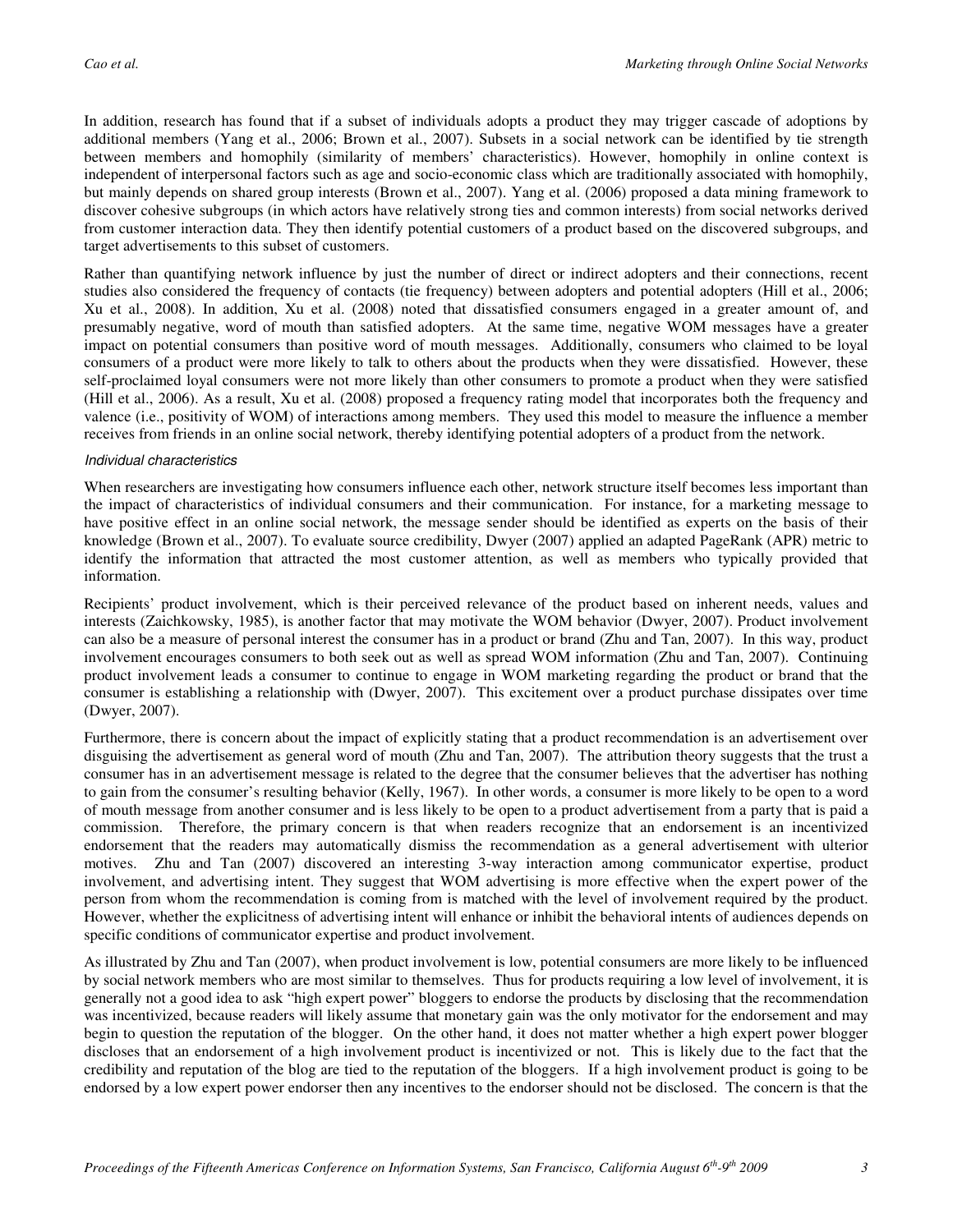contrast between the high involvement product and the low expert power held by the endorser will further reduce the perceived credibility of the endorser, increasing readers' resistance to the intended message.

Therefore, when deciding whether the WOM marketing should be incentivized and in turn whether such incentivized marketing efforts should be explicitly stated as such, marketers should consider the effect of explicit endorsement on consumers' behavior. While most consumers feel bombarded by advertising messages and have a more negative opinion of advertising than they used to (Porter and Golan, 2006), when done appropriately (i.e., approach low expert power bloggers to write about low involvement products, and high expert power bloggers to endorse high involvement products), declaring that a word of mouth message was incentivized actually had a positive effect of consumers' behavior toward an online advertised message (Zhu and Tan, 2007).

The limited number of existing research studies about marketing through online social networks are summarized in Table 1. As illustrated in table 1, most studies focus on either individual characteristics or network influence. Very few studies investigate both.

| <b>Research</b><br>Focus                     | Author(s)              | <b>Major Findings</b>                                                                                                                                                                                                                                                                    | <b>Research</b><br><b>Methods</b>           |
|----------------------------------------------|------------------------|------------------------------------------------------------------------------------------------------------------------------------------------------------------------------------------------------------------------------------------------------------------------------------------|---------------------------------------------|
| <b>Network</b><br>characteristics            | Yang et al.,<br>2006   | Cohesive subgroups can be used to identify a short list of<br>prospective customers for a given product.                                                                                                                                                                                 | Data mining                                 |
|                                              | Katona et al.,<br>2006 | An individual who is connected to many others has a higher<br>adoption probability and the density of connections in a group of<br>already adopted consumers has a positive effect on the adoption<br>of individuals connected to this group.                                            | Empirical analysis                          |
|                                              | Xu et al.,<br>2008     | The frequency-rating model incorporating both the frequency and<br>valence of interactions among members might be a better<br>behavioral model for explaining product adoption in a social<br>network.                                                                                   | Empirical analysis                          |
| Individual<br>characteristics                | Zhu and Tan,<br>2007   | A 3-way interaction between endorser expertise, product<br>involvement and advertisement intent (e.g., when the level of<br>product involvement is not matched with the level of endorser<br>expertise, implicit advertising messages received favorable<br>consumer behavioral intent.) | Experiment                                  |
| Individual and<br>network<br>characteristics | Dwyer, 2007            | An adapted PageRank (APR) metric can be used to identify the<br>information that attracted the most customer attention, as well as<br>members who typically provided that information (credible<br>source)                                                                               | Empirical analysis                          |
|                                              | Brown et al.,<br>2007  | Distinctions between online and offline conceptualization of tie<br>strength, homophily, and source credibility.                                                                                                                                                                         | Interview and<br>social network<br>analysis |

#### **Table 1. Existing Research on Marketing through Online Social Networks**

#### **PROPOSED RESEARCH**

Based on our review of the related research, we found very few studies that investigate the impact of both individual characteristics and network characteristics on marketing through online social networks. Of the two studies we have reviewed, one is an exploratory study distinguishing online and offline concepts of different factors (Brown et al., 2007), while the other uses some network features to get measures of an individual characteristic (Dwyer, 2007). However, in reality both categories of factors may have impacts on the effectiveness of online marketing. For example, a person may have a high level of expertise regarding a product, but may have very few friends or connections in a social network. Another person may be very active and influential in the network with many connections but may not necessarily know much about the product. In such a scenario, it remains unknown about which person will be a better endorser to promote a product.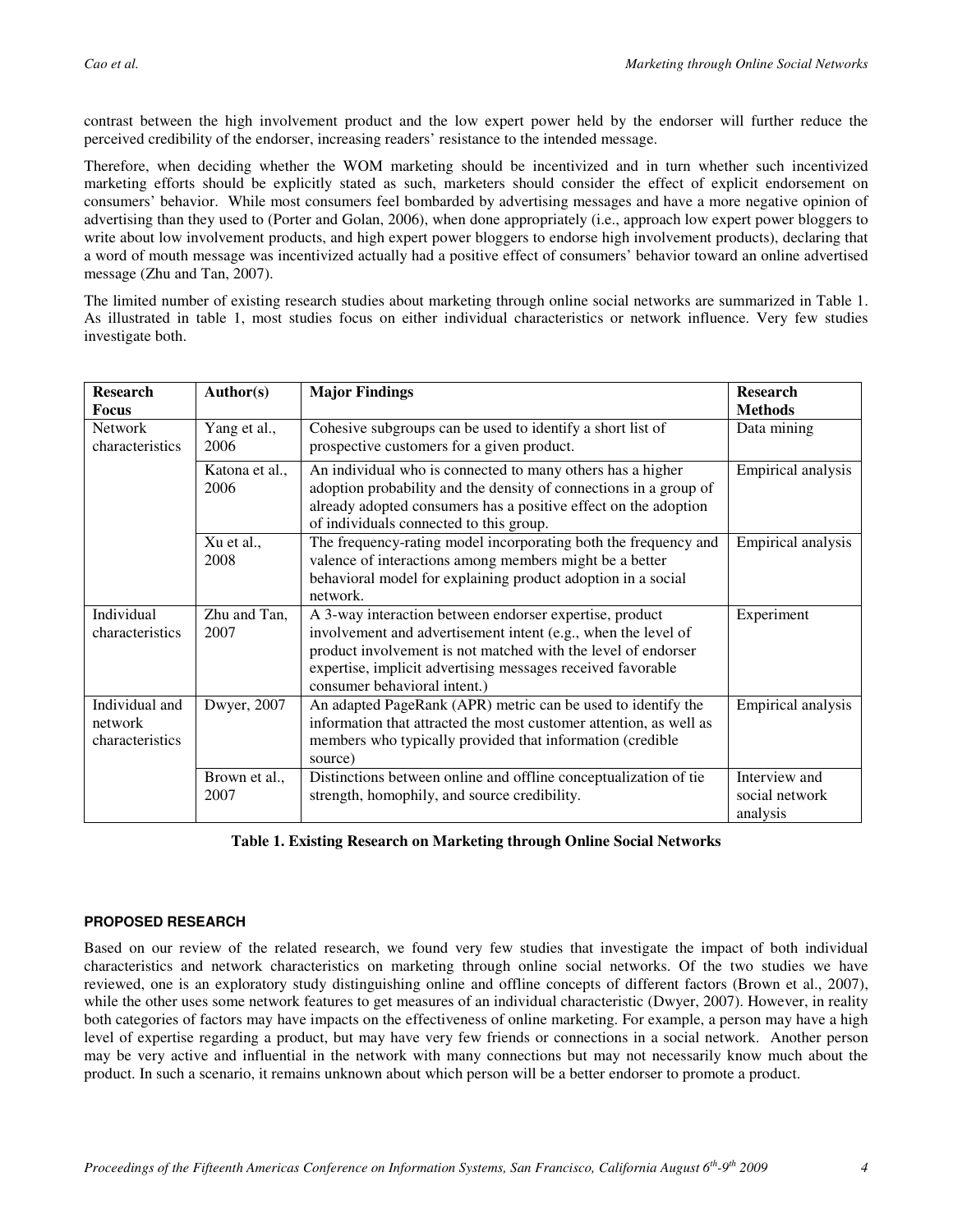Thus, the goal of this research in progress is to propose a research model that studies the impacts of both types of factors: individual characteristics and network characteristics on the effectiveness of WOM marketing through online social networks. The proposed research model is depicted in Figure 1. In this model, the network characteristics include centrality, tie strength, density, and group cohesion; and the individual characteristics are expertise, advertising intent, and product involvement. The dependent variable is the marketing effectiveness.



**Figure 1. The Proposed Research Model** 

We plan to perform our research in three stages. In the initial stage, we will conduct an experiment and limit it to a single type of online media: blogs. To control for confounding factors, we will create fictitious blogs for the experiment and manipulate the individual characteristics in a way similar to the one used by Zhu and Tan (2007). For the network characteristics, ideally we should measure them using social network analysis methods. However, in this early and exploratory stage of study, we will use a very simplified measure that indicates whether the subject knows the blogger or not. The details of the experiment are still under development. During this stage, more factors may be found as either independent variables or mediating factors (e.g., group social norms (Brooks, 1957)).

In the second stage, we will conduct a large-scale field experiment on real blog sites and recruit real bloggers as subjects. We will then be able to use survey instruments to measure the individual characteristics and use social network analysis to measure network characteristics. We will then test the model in order to find the significance of each factor.

In the third stage, we plan to extend our study and perform experiments on other types of online media such as social network sites and discussion forums. With data gathered from different sites and different media, we will be able to cross validate and finalize the research model. In the future, more sophisticated research may be conducted to study the dynamic processes of word of mouth marketing and examine how advertising messages, consumer reviews, and product recommendations are spread and diffused in online social networks.

#### **POTENTIAL RESEARCH IMPLICATIONS**

Although this research in progress is still in its infant stage at present, we could foresee its many potential theoretical and practical implications. Theoretically, it can help one better understand marketing through online social networks, an important IT phenomenon in the Web2.0 era. Specifically, combining both individual characteristics and network characteristics brings attention to IT related factors in explaining the effectiveness of online WOM marketing. Findings from this research will contribute to not only marketing theories but also theories regarding computer mediated communication, information diffusion, and IT adoption.

Practically, marketers would have a lot to consider before launching a WOM marketing campaign in online social networks, including what product they want to advertise, who they should target to spread their advertizing message, whom the marker wants their message to reach, and how endorsers should be incentivized or if the endorsers should be incentivized at all (Zhu and Tan, 2007). The results from this research study may help them make decisions on these factors. For example, if a person with more connections in the network but with less expertise is more influential than an expert without connections, companies may prefer to seek WOM endorsement on such person (node) in the network. Moreover, if factors such as network characteristics are found to be of significant impact on consumers' purchasing decision and behavior, information technologies such as data mining may be employed to enhance these factors, thereby helping improve the effectiveness of